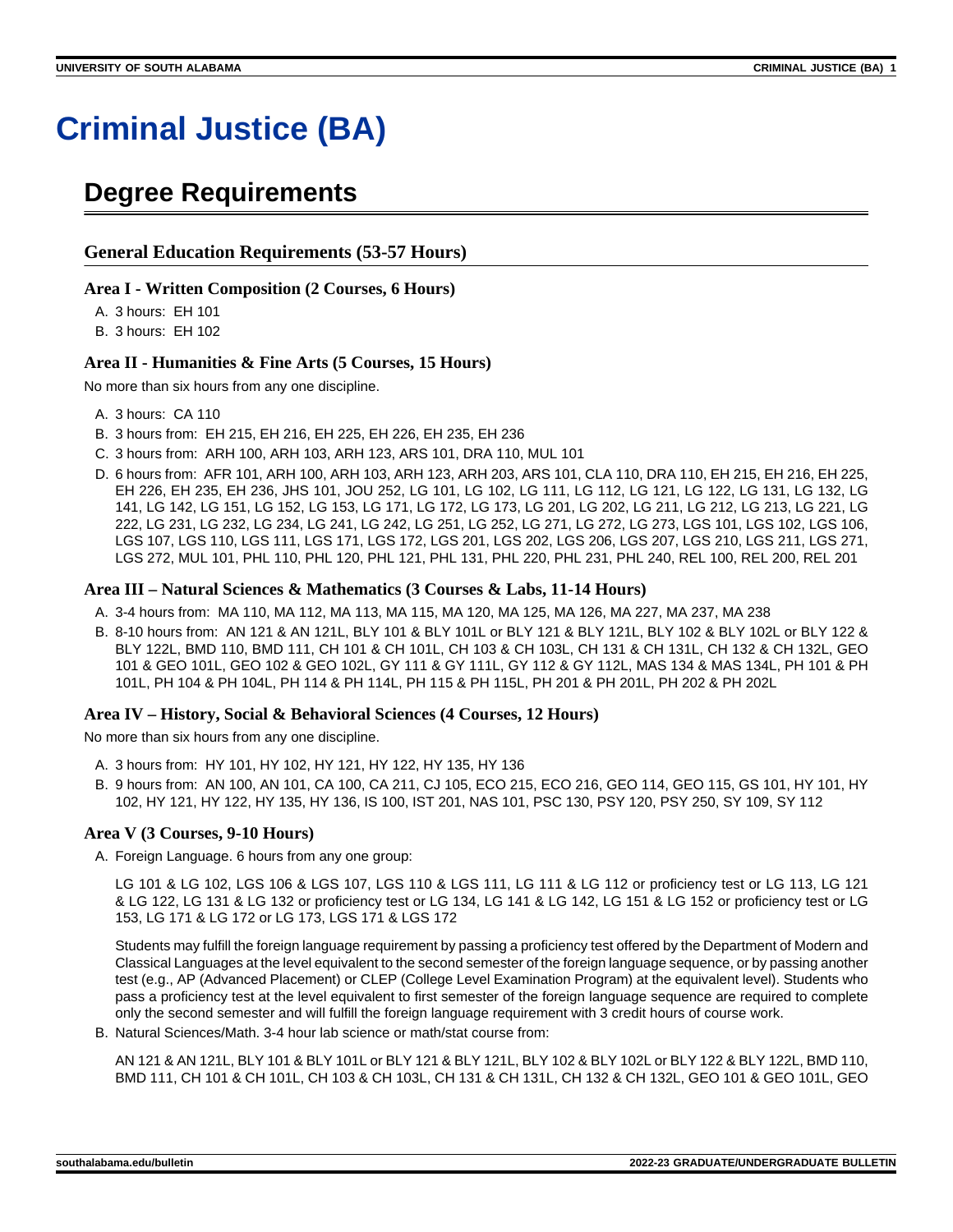\_\_\_\_\_\_\_\_\_\_\_\_\_\_\_\_\_\_\_\_\_\_\_\_\_

102 & GEO 102L, GY 111 & GY 111L, GY 112 & GY 112L, MAS 134 & MAS 134L, PH 101 & PH 101L, PH 104 & PH 104L, PH 114 & PH 114L, PH 115 & PH 115L, PH 201 & PH 201L, PH 202 & PH 202L, ST 210, MA 113-299 (except 201 and 202).

Students must complete a 6 credit hour sequence either in literature (Area II – EH 215 & EH 216, EH 225 & EH 226, or EH 235 & EH 236) or history (Area IV – HY 101 & HY 102 or HY 135 & HY 136 or HY 121 & HY 122).

All undergraduates must complete two designated writing credit (W) courses, at least one of which must be in the student's major or minor.

# **Major Requirements (39 Hours)**

# **Criminal Justice Core (8 Courses, 24 Hours)**

A. 24 hours: CJ 105, PSC 130, CJ 210, CJ 215, CJ/PSC 310 (W), CJ/PSC 330, CJ 360, CJ 492 (W)

## **Criminal Justice Elective (5 Courses, 15 Hours)**

A. 15 hours: CJ 300-400 Level Electives

# **Minor Requirements (18-24 Hours)**

A minor is required for this degree program

**Notes:**

# **Additional Information**

Majors in Arts and Sciences may be completed with a minimum of 120 semester hours unless designated otherwise. At least 30 hours of course work, which represents 25% of the required 120 hours, must be at the upper division level in order to fulfill the University's residency requirement. At least 15 of the 30 upper-division hours must be in the major or concentration area. An overall grade-point-average (GPA) of 2.0 is required for graduation. In addition, a minimum GPA of 2.0 is required in the student's major or concentration area.

The major in criminal justice requires 39 semester hours, including CJ 105, PSC 130, CJ 210, CJ 215, CJ/PSC 310 (W), CJ/PSC 330, CJ 360, and CJ 492 (W)---plus 15 semester hours of criminal justice electives at the 300/400 level. CJ 105 is a prerequisite for most upper-level CJ courses. Criminal Justice majors must earn a grade of "C" or higher in CJ 105 and in the Capstone Seminar, CJ 492 (W). Students pursuing a degree in Criminal Justice also must have a minor in another discipline.

In addition, all Criminal Justice majors must take the ETS major field test in criminal justice as part of their Capstone Seminar, CJ 492 (W), and receive a satisfactory score. (The standards for passing are determined by the Department of Political Science and Criminal Justice.) Students with unsatisfactory scores on the ETS test can retake the test, or they may be required to repeat coursework in criminal justice. The ETS is administered in the Capstone Seminar, CJ 492 (W). All CJ core courses must be completed prior to enrolling in CJ 492 (W).

All criminal majors must demonstrate competency in oral and written communication. Students will be expected to deliver presentations, particularly in the Capstone Seminar. The University of South Alabama requires two Writing-Intensive (W) courses for graduation. CJ 492 (W) fulfills one Writing-Intensive requirement, and CJ/PSC 310 (W) fulfills the second.

# **Graduation Plan**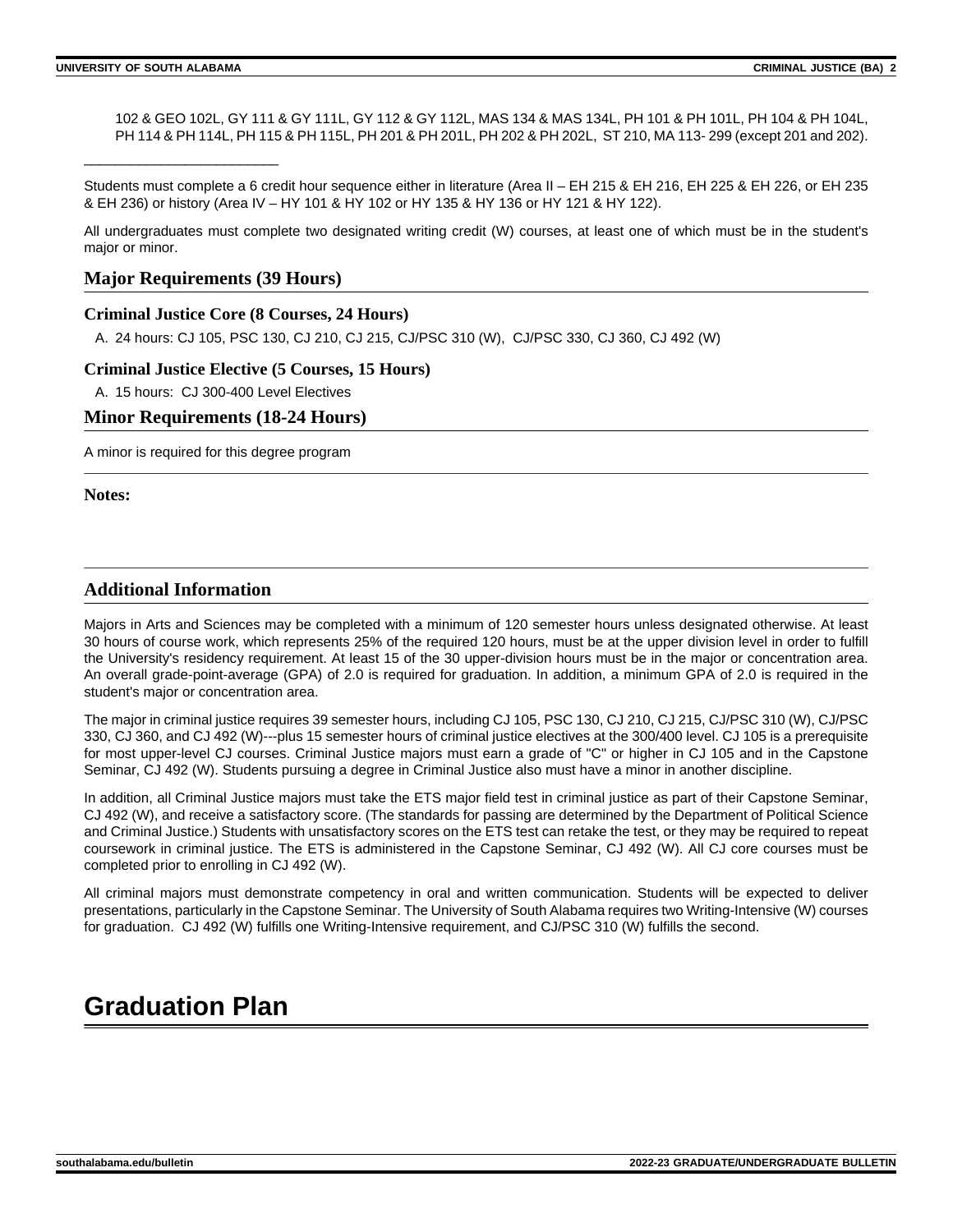# **Criminal Justice (BA) : (39 Total Hours)**

# **First Year - Fall Semester**

| <b>Course ID</b>                 | <b>Course Description</b>                 | <b>Hours</b>   |
|----------------------------------|-------------------------------------------|----------------|
| <b>CAS 100</b>                   | First Year Experience-College Success     | $\overline{2}$ |
| EH 101                           | Area I, Written Composition I             | 3              |
| Humanities/Fine Arts<br>Elective | Area II                                   | 3              |
| CJ 105                           | Area IV, Introduction to Criminal Justice | 3              |
| Natural Science with Lab         | Area III                                  | 4              |
|                                  |                                           |                |
|                                  | <b>Total Hours</b>                        | 15             |

# **First Year - Spring Semester**

| <b>Course ID</b>                 | <b>Course Description</b>                                                                          | <b>Hours</b> |
|----------------------------------|----------------------------------------------------------------------------------------------------|--------------|
| EH 102 or EH 105 Honors          | Area I, Written Composition II or Honors                                                           | 3            |
| Humanities/Fine Arts<br>Elective | Area II                                                                                            | 3            |
| CJ 210 or CJ 215 or PSC<br>130   | Policing and Society OR Correctional Policies and Procedures<br>OR Area IV, Intro to US Government | 3            |
| CA 110                           | Area V, Public Speaking                                                                            | 3            |
| Math                             | MA 110, MA 112, MA 113, MA 115, MA 120, MA 227, MA 237,<br>or MA 238                               | 3            |
|                                  | Total Hours                                                                                        | 15           |

# **Second Year - Fall Semester**

| <b>Course ID</b>                                | <b>Course Description</b>                                                                          | <b>Hours</b> |
|-------------------------------------------------|----------------------------------------------------------------------------------------------------|--------------|
| CJ 210 or CJ 215 or PSC<br>130                  | Policing and Society OR Correctional Policies and Procedures<br>OR Area IV, Intro to US Government | 3            |
| Foreign Language                                | Area V- Foreign Language Sequence Semester 1                                                       | 3            |
| Humanities/Fine Arts<br>Literature              | Area II - EH 215, EH 216, EH 225, EH 226, EH 235, or EH 236                                        | 3            |
| History, Social/Behavioral<br>Sciences: History | Area IV - HY 101, HY 102, HY 135, or HY 136                                                        | 3            |
| Natural Science with Lab                        | Area III                                                                                           | 4            |
|                                                 | Total Hours                                                                                        | 15           |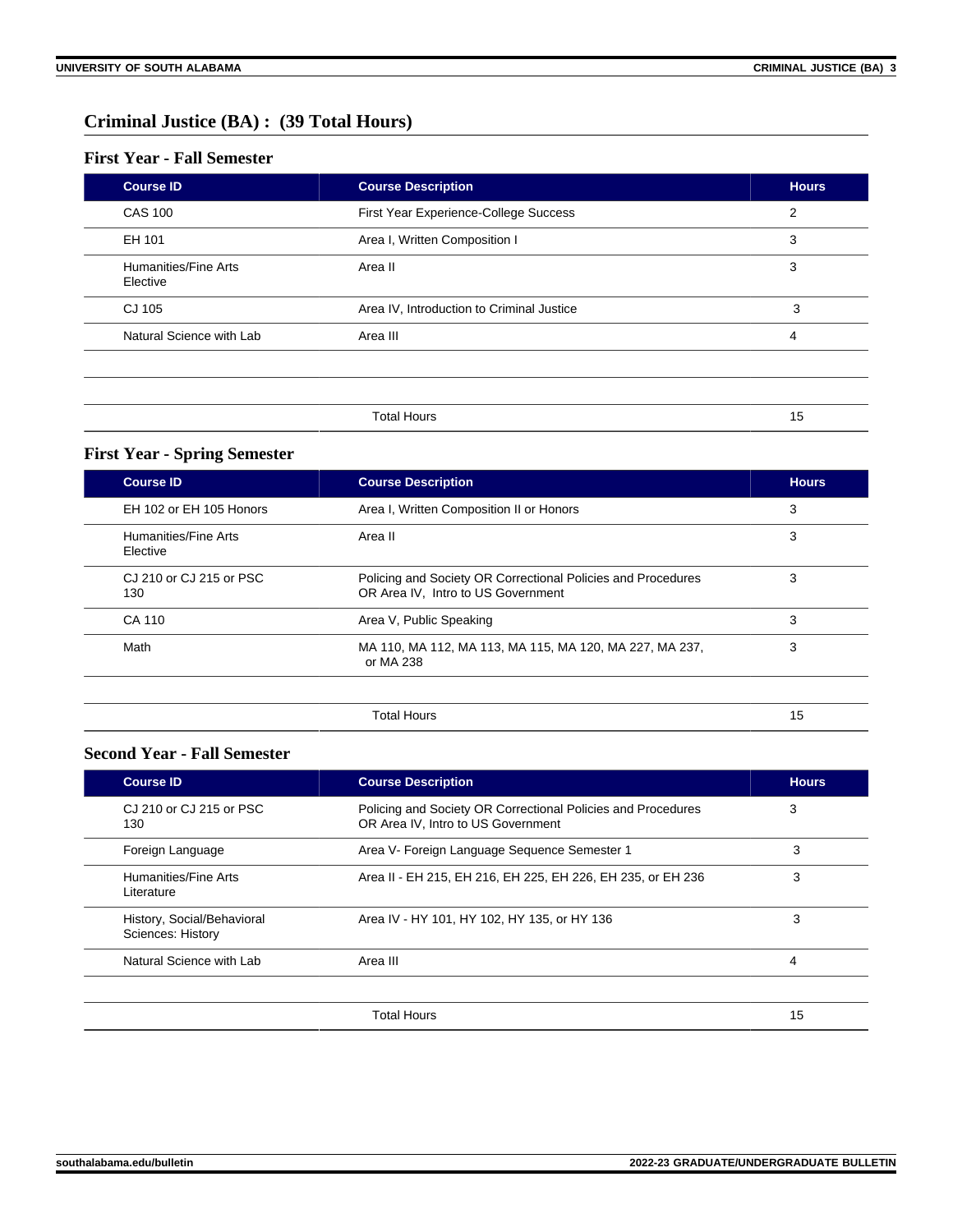# **Second Year - Spring Semester**

| <b>Course ID</b>               | <b>Course Description</b>                                                                          | <b>Hours</b> |
|--------------------------------|----------------------------------------------------------------------------------------------------|--------------|
| CJ 210 or CJ 215 or PSC<br>130 | Policing and Society OR Correctional Policies and Procedures<br>OR Area IV, Intro to US Government | 3            |
| Foreign Language               | Area V - Foreign Language Sequence Semester 2                                                      | 3            |
| PSC/CJ 310 (W)                 | Research Methods (W)                                                                               | 3            |
| CJ/PSC 330 or CJ 360           | Judicial Process or Theories of Offending                                                          | 3            |
| Literature or History          | Area II OR Area IV - Literature or History Sequence                                                | 3            |
|                                |                                                                                                    |              |
|                                |                                                                                                    |              |

Total Hours 15

# **Third Year - Fall Semester**

| <b>Course ID</b>                                | <b>Course Description</b>                 | <b>Hours</b> |
|-------------------------------------------------|-------------------------------------------|--------------|
| Natural Science with Lab or<br>Upper Level Math | Area V                                    | 4/3          |
| Social/Behavioral Science<br>Elective           | Area IV                                   | 3            |
| <b>CJ Elective</b>                              | 300-400 Level CJ Elective                 | 3            |
| CJ/PSC 330 or CJ 360                            | Judicial Process or Theories of Offending | 3            |
| Minor                                           | Minor course                              | 3            |
|                                                 |                                           |              |
|                                                 | <b>Total Hours</b>                        | 16/15        |

# **Third Year - Spring Semester**

| <b>Course ID</b>   | <b>Course Description</b> | <b>Hours</b> |
|--------------------|---------------------------|--------------|
| <b>CJ Elective</b> | 300-400 Level CJ Elective | 3            |
| <b>CJ</b> Elective | 300-400 Level CJ Elective | 3            |
| <b>CJ Elective</b> | 300-400 Level CJ Elective | 3            |
| Minor              | Minor course              | 3            |
| Minor              | Minor course              | 3            |
|                    |                           |              |
|                    |                           |              |
|                    | <b>Total Hours</b>        | 15           |

# **Fourth Year - Fall Semester**

| <b>Course ID</b>          | <b>Course Description</b>                               | <b>Hours</b> |
|---------------------------|---------------------------------------------------------|--------------|
| CJ 492 (W) or CJ Elective | Capstone Seminar in CJ (W) or 300-400 Level CJ Elective |              |
| CJ Elective               | 300-400 Level CJ Elective                               |              |
| Minor                     | Minor course                                            |              |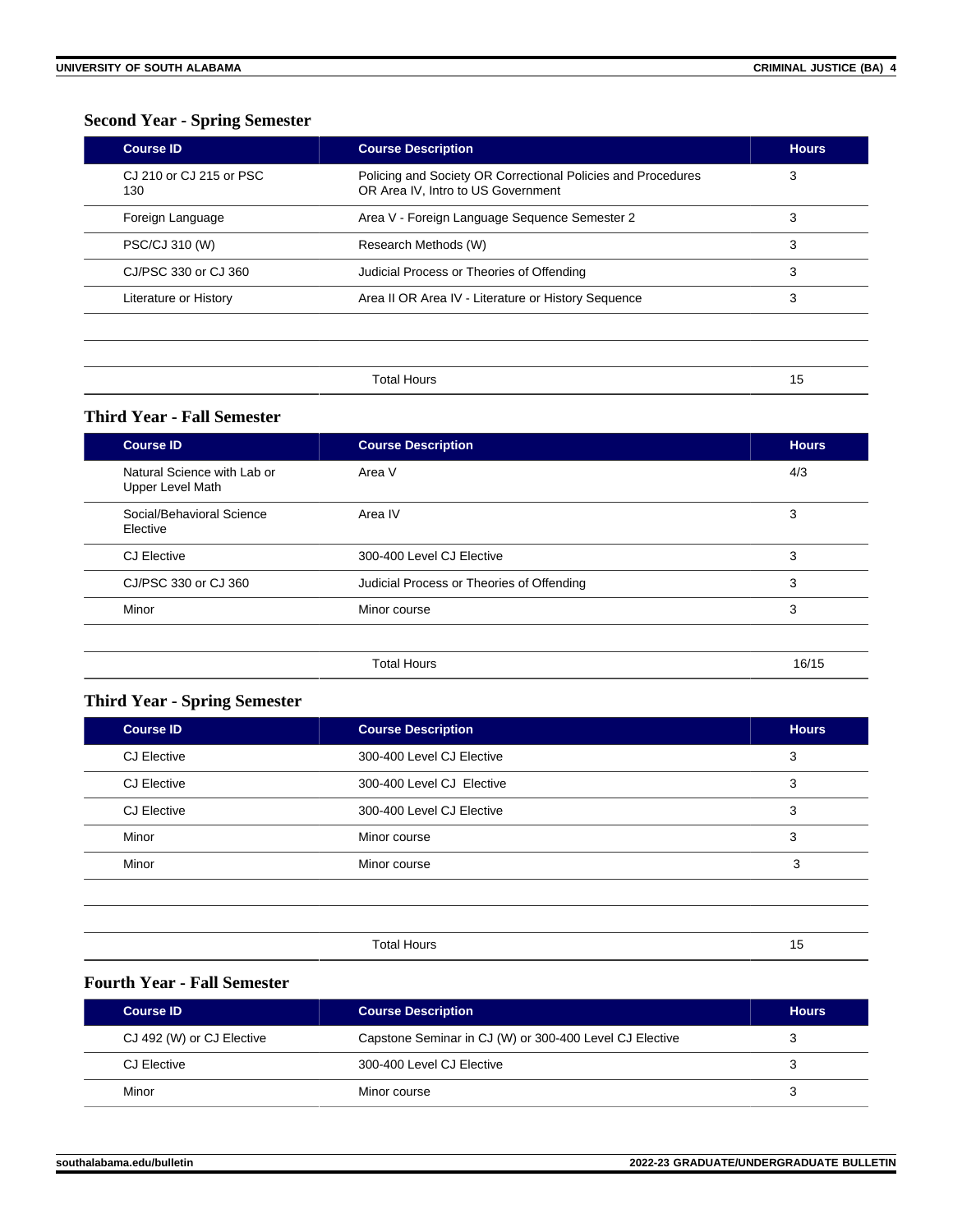### **UNIVERSITY OF SOUTH ALABAMA CRIMINAL JUSTICE (BA) 5**

| Minor    | Minor course                        |    |
|----------|-------------------------------------|----|
| Elective | Course in Major, Minor, or Elective |    |
|          |                                     |    |
|          | <b>Total Hours</b>                  | 15 |

# **Fourth Year - Spring Semester**

| <b>Course ID</b>          | <b>Course Description</b>                               | <b>Hours</b> |
|---------------------------|---------------------------------------------------------|--------------|
| CJ 492 (W) or CJ Elective | Capstone Seminar in CJ (W) or 300-400 Level CJ Elective | 3            |
| Minor                     | Minor course                                            | 3            |
| Minor                     | Minor course                                            | 3            |
| Elective                  | Course in Major, Minor, or Elective                     | 3            |
| Elective                  | Course in Major, Minor, or Elective                     | 3/2          |
|                           |                                                         |              |

Total Hours 15/14

**Notes**

# **Department Information**

[Department of Political Science and Criminal Justice website](https://www.southalabama.edu/poliscie/) <https://www.southalabama.edu/colleges/artsandsci/pscj/>

# **Undergraduate Studies**

The courses offered in the Department of Political Science and Criminal Justice are designed to achieve three important objectives:

- 1. To provide a broad and comprehensive education with exceptional social science training---promoting critical thinking, analytic, oral communication, and writing skills.
- 2. To help students advance toward professional careers in a diversity of fields including law enforcement; education; government; law; corrections; public policy; business; journalism; NGOs and non-profits; and more.
- 3. To prepare students to be leaders in their communities and to seize meaningful opportunities to effect positive changes locally, nationally, and globally.

## **Criminal Justice**

The curriculum in Criminal Justice provides students interested in law enforcement, criminal law, corrections, and the criminal court system with a broad educational background emphasizing social science and the University's general education skills of critical thinking, writing, communication, and analysis. Students in the department acquire knowledge of the criminal justice field. The program addresses issues relating to the entire criminal justice system, from the nature of crime and delinquency to society's varied responses to crime. Such a focus includes the organization and operation of each of the components in the field.